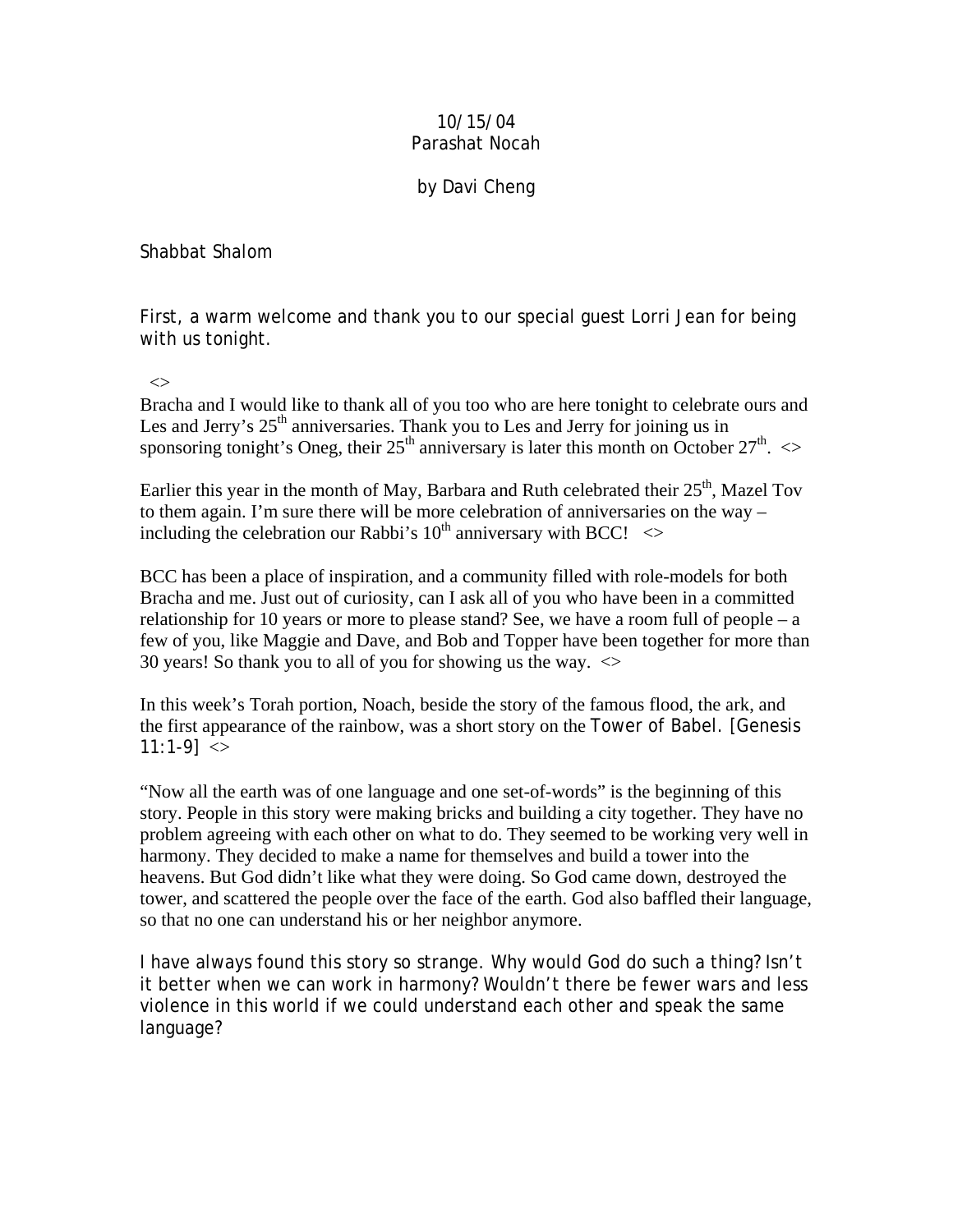It is interesting that our 25<sup>th</sup> anniversary landed in this Torah portion, because it got me thinking about the action of God scattering people around and creating different languages.

 $\leftrightarrow$ 

Bracha and I met in 1979 at the end of our senior year at UC Berkeley. In the cafeteria of the International House — don't confuse it with the International House of Pancakes. The International House at Berkeley is a residence hall for students and visiting professors from around the world, and from the United States. <>

Bracha was a history major with a minor in business. When I met her, she had shoulder length frizzy blonde hair, and wore a big pair of eye glasses; always well-dressed with a nice shirt, pants, and leather clogs. She worked as the head of the classified Ads of the University Newspaper *Daily Cal* – by then she had already finished all her class requirements, written all her senior papers, and was just waiting to graduate. She already had her career in business all lined up.  $\leq$ 

I, on the other hand, was a biology major still trying to figure out what classes I needed to take in order to graduate. I had spent too much time the year before goofing around, competing on the Judo team, and playing in the marching band. So during my senior year, I was desperately trying to catch up on all the classes I have missed. Wearing an uneven page-boy hair cut – uneven because I used to cut my own hair; I was never welldressed. I wore a grungy sweater, a pair of jeans with holes all over and dirty tennis shoes. Holes on my clothes not because I was poor, it was because I kept spilling sulfuric acid onto my clothes during chemistry labs.  $\leq$ 

Bracha and I couldn't be more different, we came from two opposite parts of the world. She spoke English, I spoke Chinese. She ate steaks and potatoes with a fork and a knife; I ate tofu and rice with a pair of chopsticks. We certainly did not speak the same language or use the same set-of-words. But I think it was the differences and diversity that attracted both Bracha and me to live at the International House. And it was our differences that attracted us to one another.

I think God scattered the people to make them different, so that there would be diversity and different voices. If we are all of the same voice and headed in the wrong direction, there would be no other voices there to stop us. By working to understand differences, we come to understand ourselves. And by understanding ourselves, we are then able to create loving relationships, and foster deeper and mutual appreciation for one another.

My love for you, Bracha, is deeper than ever. Thank you for bringing out the best in me. I am looking forward to the next 25 years with you.

I would like to end by reading an excerpt from my journal: this was written on Wednesday, October 23, 1996, when we first joined BCC.